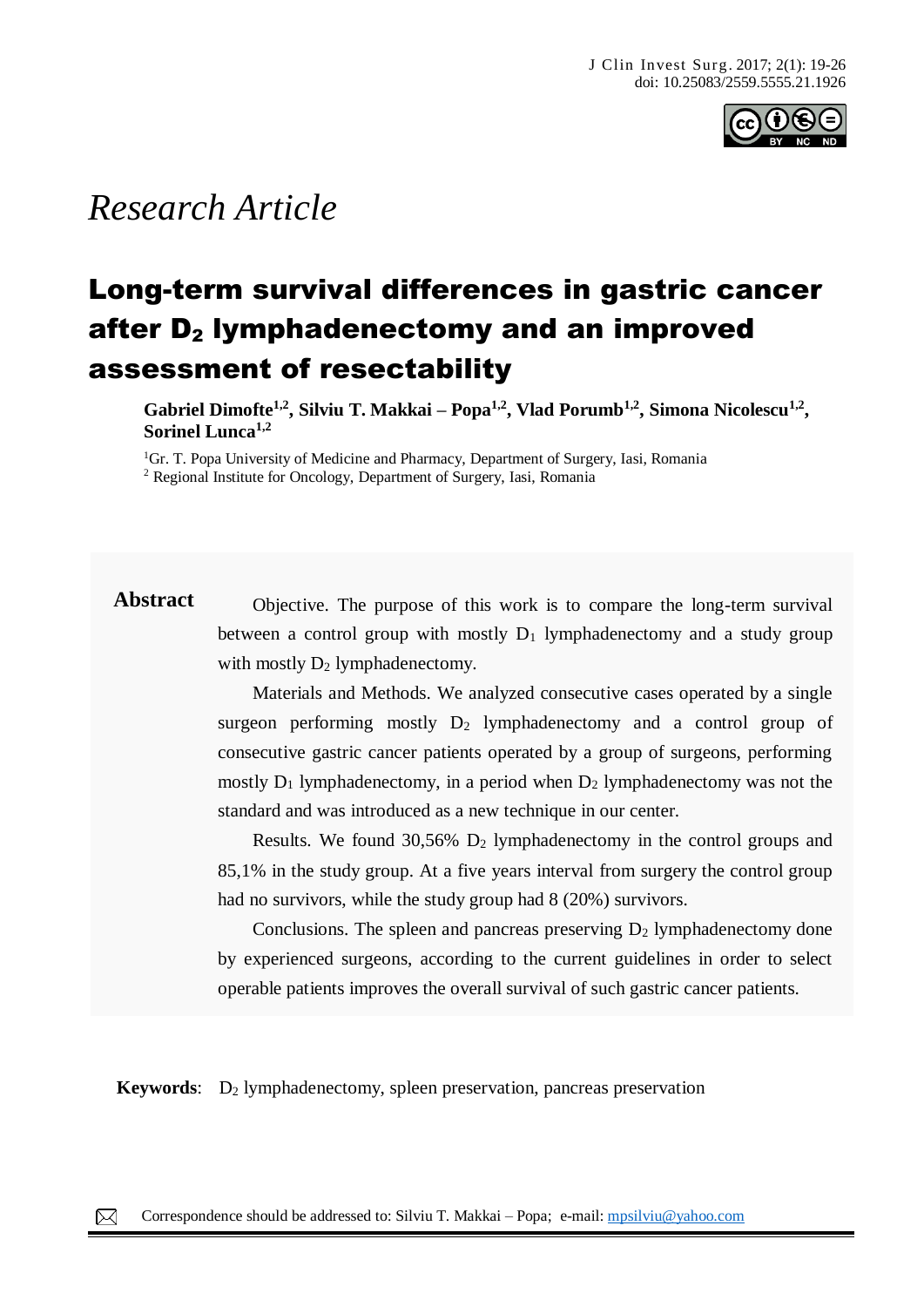## **Introduction**

Gastric cancer, despite having received intense scientific attention in terms of new therapeutic approaches and despite its decrease in incidence, continues to be an important cause of cancer related deaths (1, 2). A review by He et al. analyzing 2104 articles on surgical interventions in gastric cancer finds a consensus across the literature regarding the benefits of the implementation of new techniques such as laparoscopy and robotic surgery in gastric cancer, but surprisingly does not find a consensus on the benefits of  $D_2$  vs.  $D_1$  lymphadenectomy (3).

Most of the major differences still come from a difference of results (4) between Eastern and Western trials comparing the benefits of an extended lymphadenectomy. The demographic differences are most probably the best explanation for these differences – Western patients are on average 10 years older and have a higher incidence of comorbidities such as obesity and cardio-vascular disease that could account for the differences found in postoperative morbidity (5). On the other hand, differences in technique could also account for the lack of homogeneity in terms of outcomes, especially when patients operated at different stages of the learning curve of the technique are included in the same study.

The aim of our study was to evaluate the differences in survival between two retrospectively selected groups of consecutive gastric cancer patients. A control group of patients operated before the  $D_2$ lymphadenectomy technique was introduced as standard practice was compared to a study group of patients on whom the  $D_2$  lymphadenectomy was performed by a single senior surgeon experienced in the practice of this technique.

### **Materials and Methods**

group, previously used in an article describing decade of life (Table 1).

postoperative survival in gastric cancer patients (6). This control group was composed of 143 consecutive gastric cancer patients operated in the I<sup>st</sup> Surgical Clinic of the Sf. Spiridon University Emergency Hospital between January 1996 and December 2001 by all of the attending surgeons in the clinic, with an inhomogeneous experience in performing the  $D_2$ lymphadenectomy and a study group composed of 56 consecutive patients treated by a single surgical team between January 1999 and September 2013, with experience in  $D_2$  lymphadenectomy.

For both groups, the overall survival was assessed by requesting data from the Digital Data Base Population Registry concerning the status of the patient (dead vs. alive) and the date of death in case of deceased patients. The patients that could not be identified with certainty were excluded from the study. Retrospective evaluation included all relevant medical documents and we collected information regarding the sex, age, location of the tumor, type of gastrectomy, type of lymphadenectomy, oncologic quality of the resection and the pTNM staging.

The differences in overall survival between the two study groups were assessed using univariate ANOVA. For the purpose of this study we considered acceptable a statistical significance level of 5%.

#### **Results**

Based on the data obtained from the Digital Data Base Population Registry, in the control group we were able to unequivocally identify 135 patients (94,4%) while in the study group the number of patients that we were able to positively identify was 47 (83,92%).

#### *Demographic analysis*

For the means of our study we used a control both groups the majority of patients were in their 6th In both groups there was a male predominance with a proportion of 66,67% men in the control group and 57,44% men in the study group. In terms of age, in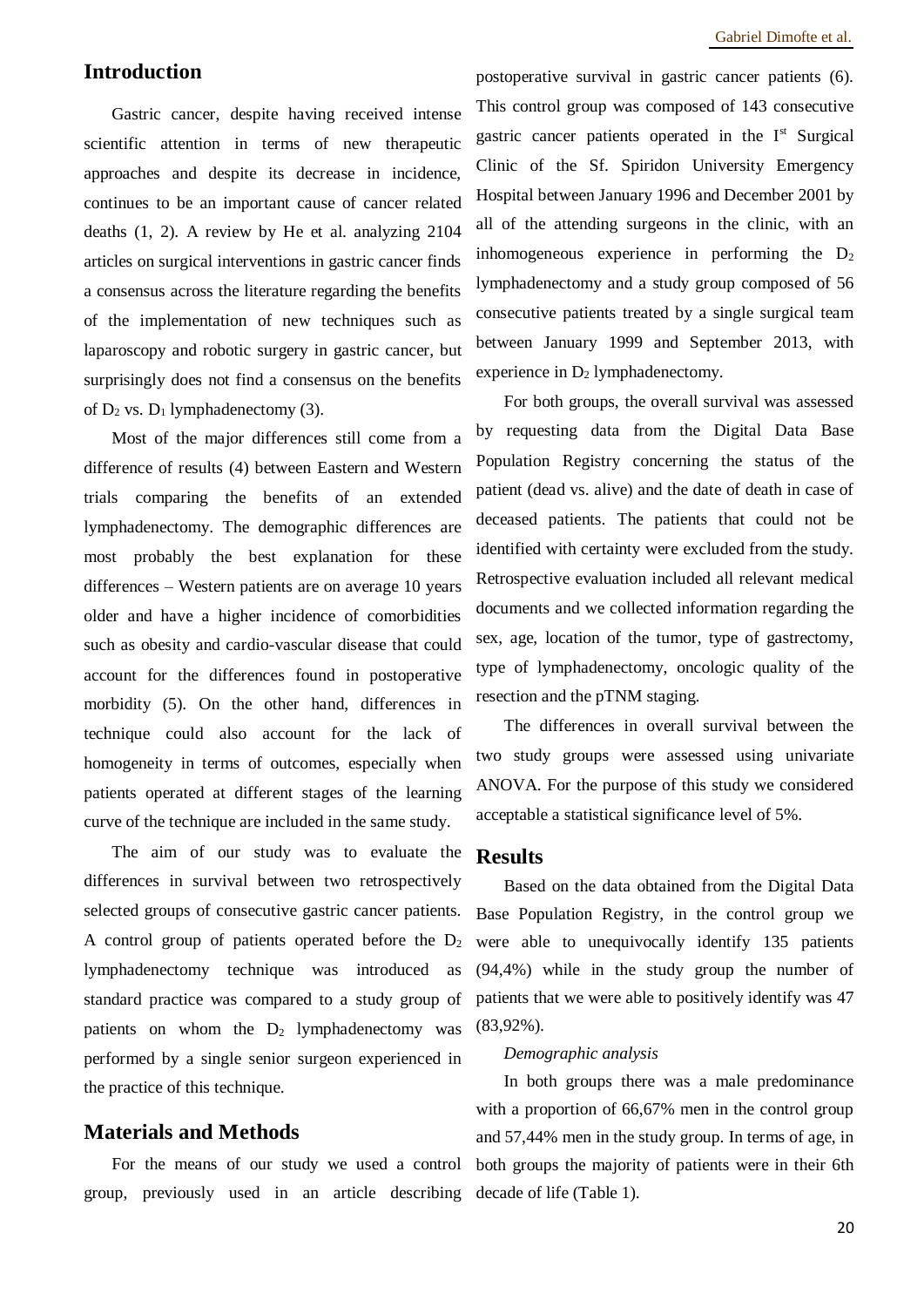| included in our study       |                |               |              |
|-----------------------------|----------------|---------------|--------------|
| Analyzed variable           |                | Control group | Study group  |
|                             | Male           | 90 (66,67%)   | 27 (57,44%)  |
| <b>Sex</b>                  | Female         | 45 (33,33%)   | 20 (42,55%)  |
| Age                         | $>30$          | $4(2,96\%)$   | $1(2,12\%)$  |
|                             | $>40$          | 16 (11,85%)   | 2(4,25%)     |
|                             | >50            | 19 (14,07%)   | $9(19,14\%)$ |
|                             | $>60$          | 56 (41,48%)   | 18 (38,29%)  |
|                             | >70            | 37 (27,4%)    | 16 (34,04%)  |
|                             | >80            | $3(2,22\%)$   | $1(2,12\%)$  |
| Tumour<br>stage             | I              | $1(0,74\%)$   | 8 (17,02%)   |
|                             | $\rm II$       | 16 (11,85%)   | 22 (46,80%)  |
|                             | III            | 43 (31,85%)   | 17 (36,17%)  |
|                             | IV             | 75 (55,55%)   | $0(0\%)$     |
| Lymph<br>node<br>dissection | D <sub>1</sub> | 50 (69,44%)   | $7(14,9\%)$  |
|                             | D <sub>2</sub> | 22 (30,56%)   | 40 (85,1%)   |

strategy of treatment concerning stage IV gastric cancer, according to international protocols. As such, there was no patient with stage IV disease undergoing a surgical resection in the study group. **Table 1.** Main characteristics of the groups



**Fig. 1.** Survival curves for stage IV patients with laparotomy and palliative procedures.

In the control group we had no surviving patients five years after the surgical procedure, but in the study group 8 (20%) patients were alive after 60 months of follow-up. Within this subgroup of surviving patients there was 1 (12,5%) patient staged  $pN_2$  and 1 (12,5%) patient staged  $pN_3$ , while the rest of 6 patients were equally distributed between the  $pN_0$  and  $pN_1$  stages. Also, within this subgroup of survivors we found 5 (62,5%) patients with distally located tumors, 3 (37,5%) patients with tumors located within the middle third of the stomach and no patients with proximal tumors.

## *Oncologic quality of the gastric resection and the type of lymphadenectomy*

The oncologic quality of the gastric resection was classified as  $R_0$  – no microscopic remnant neoplastic tissue or  $R_1$  – remnant cancer tissue, including both microscopic and macroscopic positive resection margins. In the control group we were able to compare the outcomes in terms of survival between  $R_0$ procedures,  $R_1$  procedures and simple laparotomies and found a statistically significant  $(p<0,05)$  difference in survival between these groups of patients, favoring radical procedures as can be seen from the survival

#### *Tumour characteristics and survival*

As can be seen in Table 1, from a point of view of the stage of the tumor at presentation we found that in the control group most of the patients presented with later stages of the disease (31,85 % with stage III and 55,55% with stage IV) while in the study group most of the patients presented in earlier stages of the disease (46,8% presented with stage II).

The patients in the control group presenting with stage IV gastric cancer allowed us to compare the survival differences between the subgroup of patients that underwent a simple exploratory laparotomy versus those that underwent a palliative resection. The results of this comparison can be seen plotted in Figure 1. We also did not find a statistically significant difference in survival between the locally advanced stage IV and the metastatic stage IV patients in the control group. In the study group, an adequate preoperative staging protocol was introduced and we also faced a change in the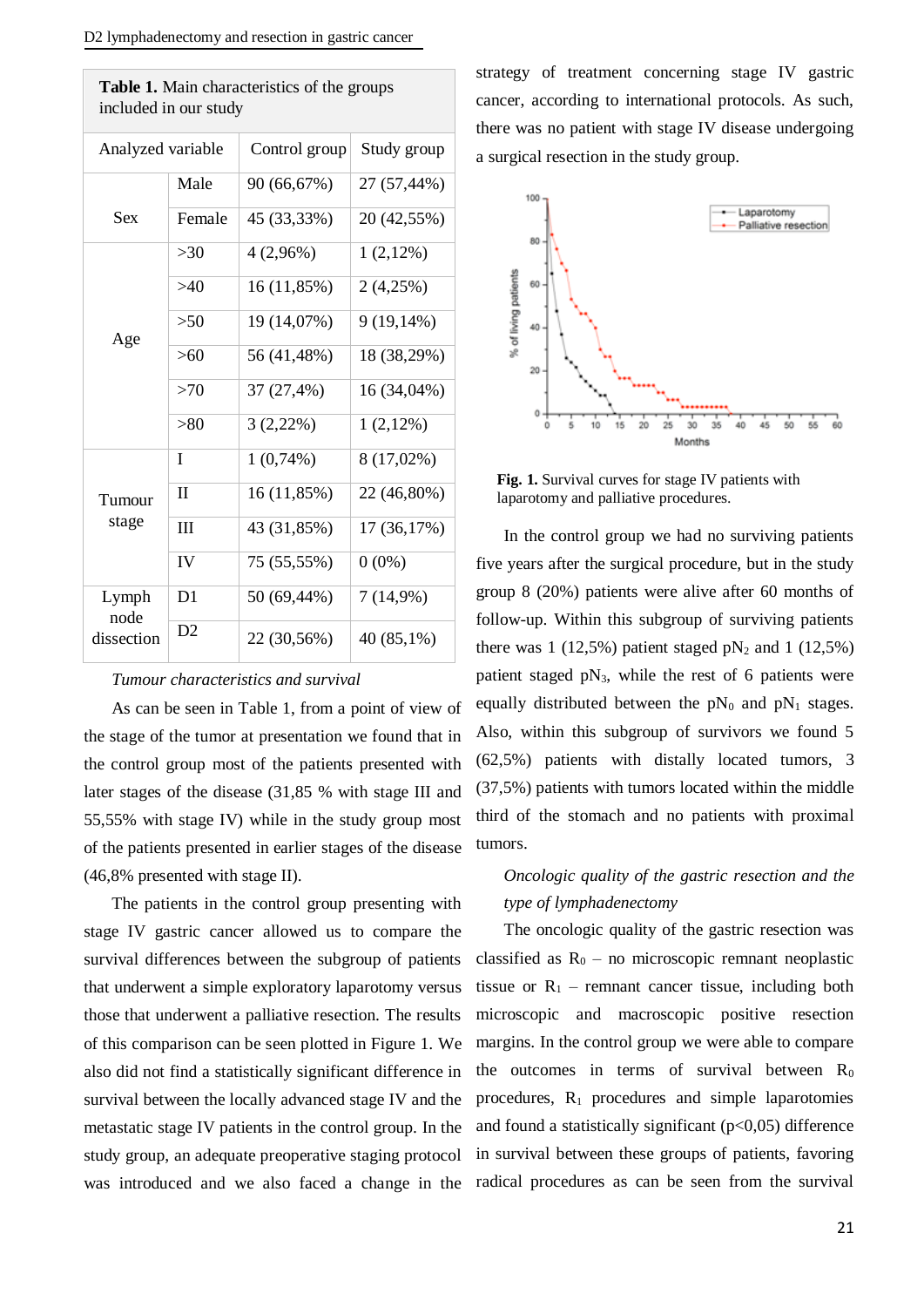curves in Figure 2. Such a comparison was not possible in the current study group due to the small number of patients that had an  $R_1$  resection (4) patients).



**Figure 2.** Survival curves for different types of procedures within the control group.

We then proceeded to compare the survival of the patients with an  $R_0$  resection in the control group and that of the patients with an  $R_0$  resection in the study group and found significantly better survival intervals in the study group  $(p<0,001)$ . The survival curves are plotted in Figure 3 and the difference in survival is clearly noticeable.



**Figure 3.** Survival curves for R0 resections in the two study groups

A further step in our analysis was to compare the outcome following  $D_2$  lymphadenectomy in the control group versus the study group. In the study group a spleen preserving D2 lymphadenectomy was performed whenever possible and pancreatic

preservation was the rule, except for cases where a pancreatic resection was required to achieve an  $R_0$ resection. An increase in the percentage of the  $D_2$ lymphadenectomy in the study group (85,1%, 40 patients) versus the control group (30,56%, 22 patients) was clearly visible. The survival curves of the patients that underwent  $D_2$  lymphadenectomy in the control and the study group are plotted in Figure 4 with a clearly visible improvement in survival in the study group. An ANOVA analysis also revealed a statistically significant  $(p<0,001)$  increase in the survival of patients with  $D_2$  lymphadenectomy in the study group compared to the control group.



**Figure 4.** Survival curves for  $D_2$  lymphadenectomy in the two groups.

### **Discussions**

Our study has shown an improvement in survival in the study group compared to the control group. Such a difference could be explained by the fact that patients in the study group presented in earlier stages of the disease, the indications for surgery were strictly respected in accordance with current international guidelines and the  $D_2$  lymphadenectomy in the study group has been performed by a single surgeon whose experience is located on the plateau of the learning curve, ensuring homogeneity from the point of view of the surgical technique.

As expected, we found that the highest incidence in both groups was during the 6th decade of life, while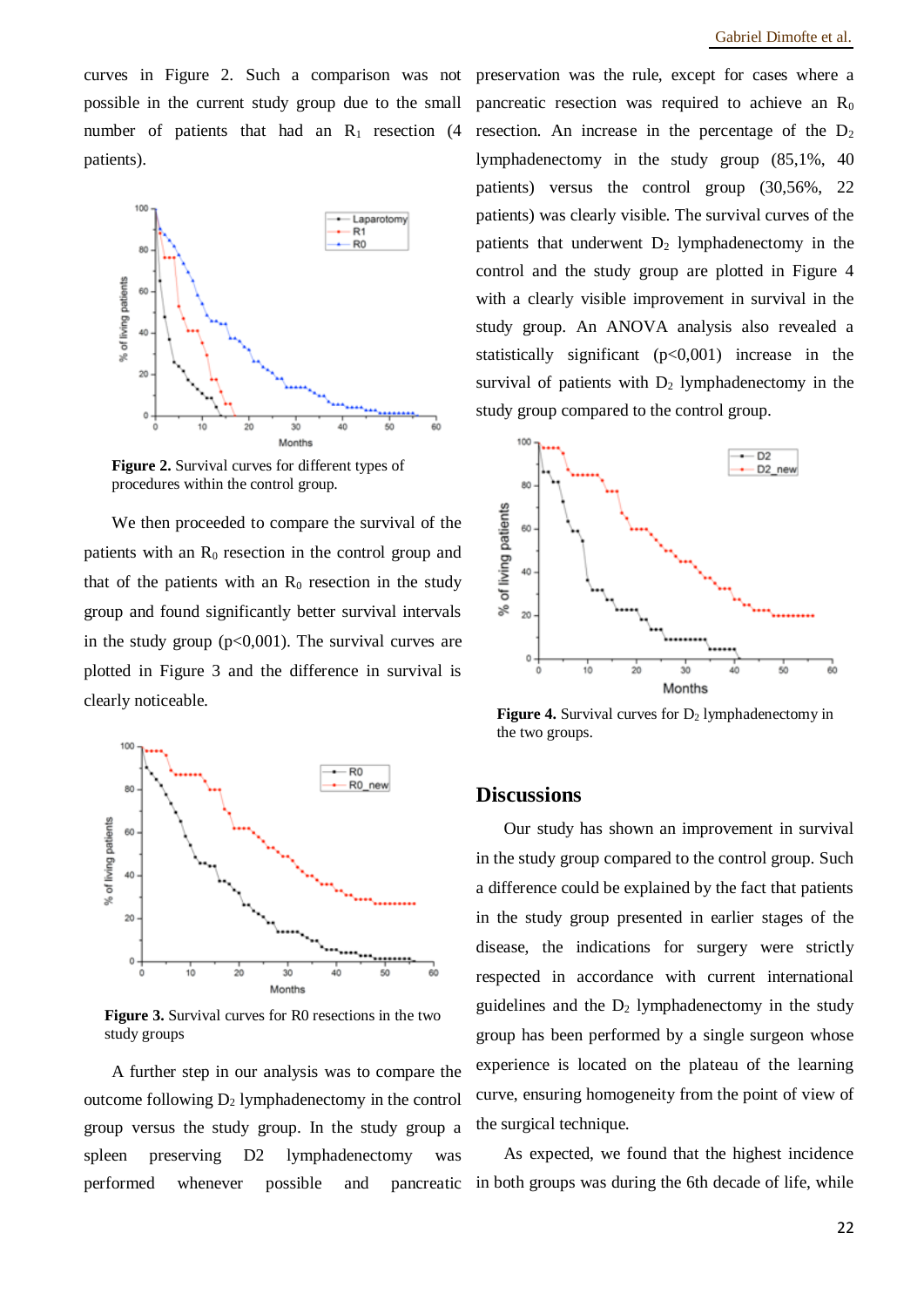#### D2 lymphadenectomy and resection in gastric cancer

the sex distribution revealed a higher incidence in male patients, with higher male to female ratio in the control group of patients compared to the study group (Table 1). A noteworthy difference between the two groups was the fact that in the control group we found a high incidence of patients presenting and being operated in the presence of a stage IV disease while in the study group there were no stage IV patients undergoing surgical procedures.

A possible explanation for this fact is the improvement in the preoperative staging of the tumor and a shift from surgical to less invasive procedures in the palliative management of the stage IV patients. In the control group, where we found a large number of late stage patients, some of them undergoing exploratory laparotomy and some undergoing palliative resections which were acceptable in the time interval when the patients in the control group were operated, we were able to compare the survival benefits between a simple surgical exploration of the abdomen and a palliative resection and found a statistically significant difference in survival in favor of the patients that had more than an exploratory laparotomy done.

Such a difference in survival could potentially be explained by the fact that the patients with an exploratory laparotomy were improperly staged preoperatively and the exploratory laparotomy may have revealed later stages of the disease than expected which did not warrant a palliative resection.

Also an interesting difference that can be explained by a better use of the diagnostic tools available and by the increasing accessibility of screening programs to patients is the fact that in the study group the majority of patients presented in stage II of the disease as opposed to the control group where

the patients presented in the  $III<sup>rd</sup>$  and IV<sup>th</sup> stages of the disease.

A surprising result derived from our study is the lack of a survival difference between the  $I<sup>st</sup>$ ,  $II<sup>nd</sup>$  and IIIrd stage of the disease in the control group. Other authors have described a difference in the survival stage III gastric cancer patients depending on the total number of harvested lymph nodes (7).

Such a difference could be explained on one hand by the fact that statistically speaking the analysis of more lymph nodes increases the chances of discovering positive lymph nodes and on the other hand by the extent of the lymphadenectomy required to retrieve more lymph nodes which improves survival.

Also, lymph node micro metastases that go undiagnosed using conventional histological examination could imply understaging that leads to a bias in the assessment of survival (8). Similarly, incorrect N staging either due to an insufficient number of harvested lymph nodes or to undetected micro metastases could account for the similar survival we found across stages.

In the study group a subgroup of patients surviving at five years after  $D_2$  lymphadenectomy deserves special consideration. They represent 20% of the patients, a percentage comparable to the literature. Out of these patients only a small percentage presented with pN2 and pN3 stages which could lead us to believe that lymph node tumor burden is a more important predictor of survival than the accuracy of the surgical technique. Also, none of the patients within this subgroup of survivors presented with a proximal cancer but they had either a distal or mid-gastric tumor.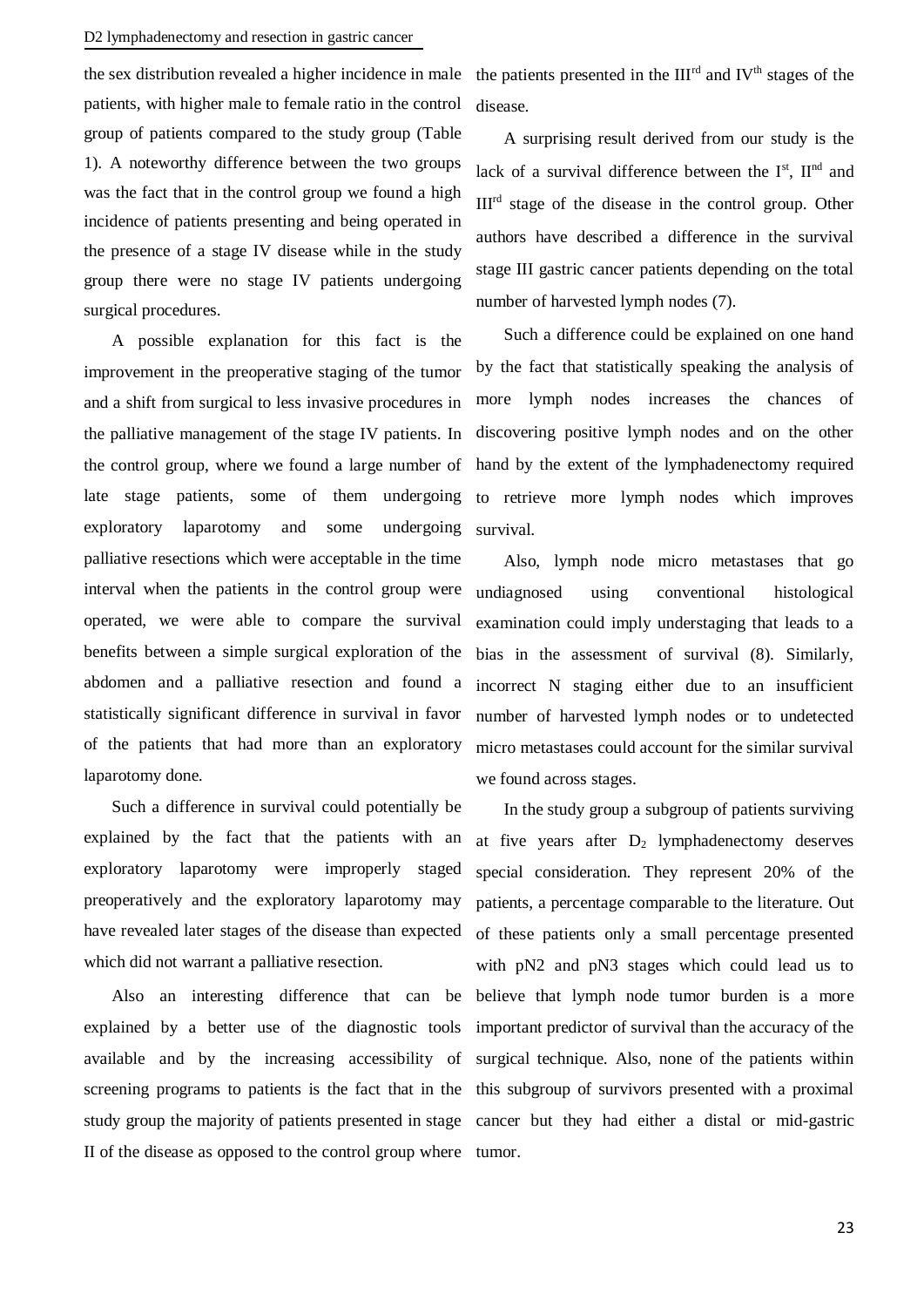lymphadenectomy in gastric cancer in terms of is placed on the plateau of the learning curve. postoperative morbidity and survival recent reviews of Collaterally we were also able to draw some the literature show controversial results and the lack of conclusions regarding the differences in the survival of consensus between Eastern and Western authors (3, 5). Two major European prospective randomized trials – the Medical Research Council Gastric Cancer Surgical Trial (MRC ST01) and the Dutch trial reported a statistically significant increase in postoperative morbidity after  $D_2$  lymphadenectomy and no overall survival benefit (9-11). One of the possible explanations offered for the differences between the results of Asian and European authors was the difference in the experience of performing the  $D_2$ lymphadenectomy (11-13). More in depth demographic studies of gastric cancer patients also point out to another reason why postoperative morbidity is significantly higher in Western studies – Asian patients tend to be younger and present fewer cardiovascular comorbidities and obesity which are in themselves predisposing factors for postoperative complications (5, 14). Finally one other explanation is that the comorbidity in case of  $D_2$  lymphadenectomy is mostly due to the spleno-pancreatectomy associated to the procedure (15). This is the reason why spleen and pancreas preserving strategies have been proposed and tested in prospective randomized control trials and have now been proven to yield similar survival benefits in terms of disease-specific survival but with a lower postoperative morbidity (16).

Our study does not aim to compare the  $D_1$  and  $D_2$ lymphadenectomy procedures but only to compare the survival differences between a group of patients with D<sup>2</sup> lymphadenectomy operated by several surgeons in our center whose level of experience was located at different points on the learning curve and a second group of patients operated by a single senior surgeon

Concerning the outcomes of  $D_1$  vs.  $D_2$  whose experience in performing  $D_2$  lymphadenectomy the patients based on parameters such as stage of the tumor, extent of the surgical procedure and the curative vs. palliative character of the procedure.

> The comparison of the survival differences based on the type of resection  $(R_0 \text{ vs } R_1)$  and the type of lymphadenectomy  $(D_1 \text{ vs. } D_2)$  reveals significant differences. A significant increase in survival is clearly shown in Figure 3 between patients that had a curative resection in the control study group and those that had the same type of resection in the study group. A similar difference is also noticeable in Figure 4 between patients with  $D_2$  lymphadenectomy in the control study group and those with a  $D<sub>2</sub>$ lymphadenectomy in the study group. The explanation could be that patients in the control group were operated by an inhomogeneous group of surgeons relative to their experience, most of them still in the process of learning the D2 lymphadenectomy procedure, while the study group is operated by a surgeon who has an experience level located on the plateau of the learning curve. A possible explanation could also be that the spleen preservation was achievable in most of the patients of the study group - 38 (80,85%) patients, and pancreas preservation was possible in all patients. A comparison of survival between patients with and without splenectomy in the study group revealed no statistically significant differences in survival.

> The quality of life of patients was not assessed and the cause of death was not specified in the Digital Data Base Population Registry which is why we based our study on the overall survival of the patients in both groups.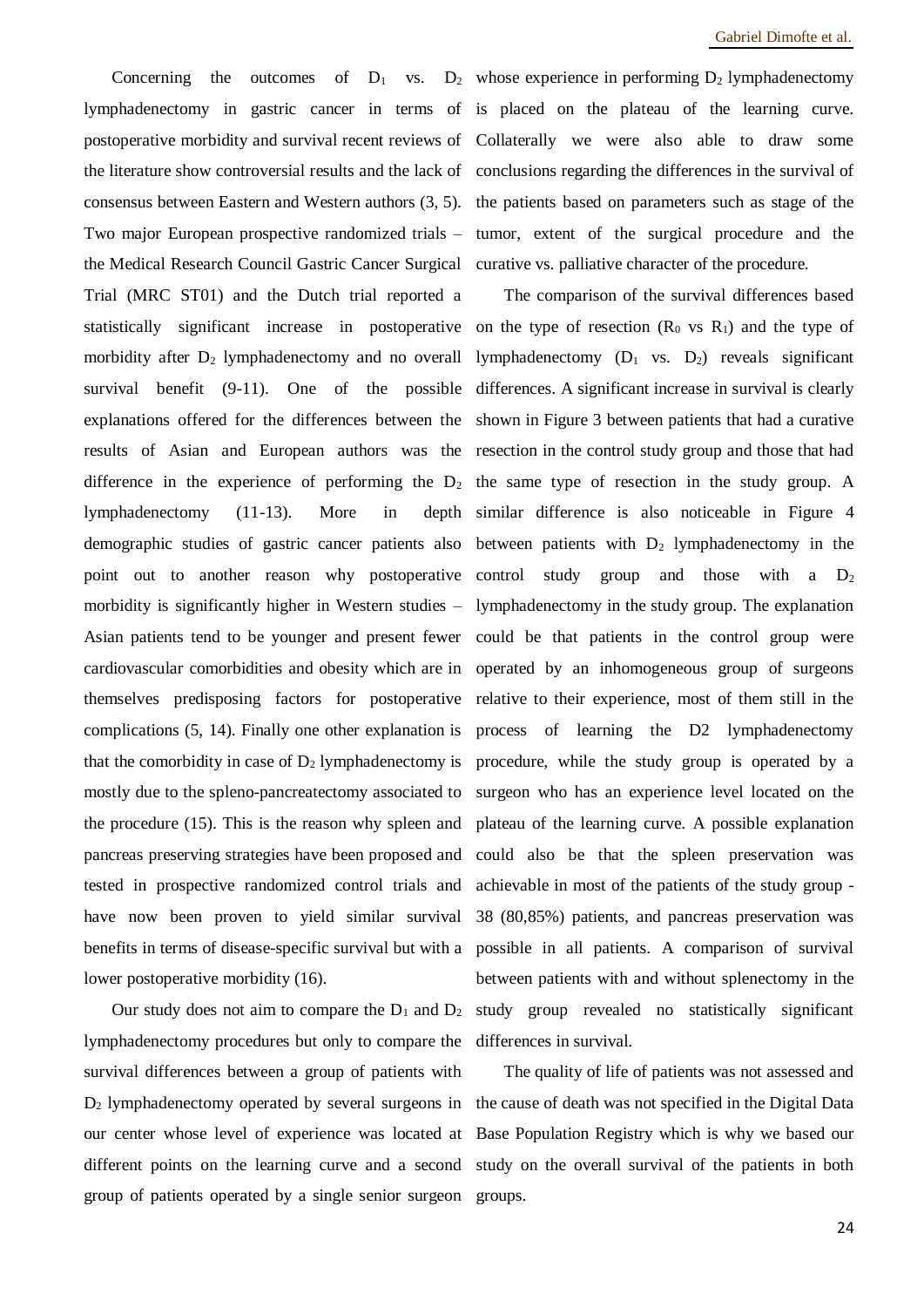## **Conclusions**

A significant improvement in survival can be seen in patients undergoing D2 lymphadenectomy and R0 resections in the current study group compared to the control study group, due to the experience accumulated in performing the technique, correct preoperative staging and spleen and pancreas preservation strategies.

## **References**

- 1. Ben Nasr S, Ayadi M, Bahloul R, Guesmi S, Allani B, Chrait N, Rifi H, Rais H, Mezlini A. Perioperative chemotherapy in locally advanced gastric cancer. A retrospective study about 25 cases. *Tunis Med*. 2015; 93(4): 228-230. PMID: 26375739
- 2. Lordick F, Allum W, Carneiro F, Mitry E, Tabernero J, Tan P, Van Cutsem E, van de Velde C, Cervantes A. Unmet needs and challenges in gastric cancer: the way forward. *Cancer Treat Rev*. 2014; 40(6): 692-700. PMID: 24656602 <https://doi.org/10.1016/j.ctrv.2014.03.002>
- 3. He W, Tu J, Huo Z, Li Y, Peng J, Qiu Z, Luo D, Ke Z, Chen X. Surgical interventions for gastric cancer: a review of systematic reviews. *Int J Clin Exp Med*. 2015; 8(8): 13657-13669. PMID: 26550311
- 4. Abu Arab W. Solitary fibrous tumours of the pleura. *Eur J Cardiothorac Surg*. 2012; 41(3): 587-597. PMID: 22345180 <https://doi.org/10.1093/ejcts/ezr009>
- 5. Griffin SM. Gastric cancer in the East: same disease, different patient. *Br J Surg*. 2005; 92(9): 12. Enzinger PC, Benedetti JK, Meyerhardt JA, 1055-56. PMID: 16106468

## <https://doi.org/10.1002/bjs.5121>

6. Dimofte G, Trus C, Lozneanu LG. Postoperative survival in advanced gastric cancer. *Rom J Gastroenterol*. 2003; 12(1): 19-23. PMID: 12673375

- 7. Liu KJ, Loewen M, Atten MJ, Millikan K, Tebbit C, Walter RJ. The survival of stage III gastric cancer patients is affected by the number of lymph nodes removed. *Surgery*. 2003; 134(4): 639-44; discussion 44-46. PMID: 14605625 [https://doi.org/10.1016/S0039-6060\(03\)00300-3](https://doi.org/10.1016/S0039-6060(03)00300-3)
- 8. Jeuck TL, Wittekind C. Gastric carcinoma: stage migration by immunohistochemically detected lymph node micrometastases. *Gastric Cancer* 2015; 18(1): 100-8. PMID: 24550066 <https://doi.org/10.1007/s10120-014-0352-4>
- 9. Cuschieri A, Weeden S, Fielding J, Bancewicz J, Craven J, Joypaul V, Sydes M, Fayers P. Patient survival after D1 and D2 resections for gastric cancer: long-term results of the MRC randomized surgical trial. Surgical Co-operative Group. *Br J Cancer* 1999; 79(9-10): 1522-30. PMID: 10188901 <https://doi.org/10.1038/sj.bjc.6690243>
- 10. Bonenkamp JJ, Songun I, Hermans J, Sasako M, Welvaart K, Plukker JT, van Elk P, Obertop H, Gouma DJ, Taat CW, et al. Randomised comparison of morbidity after D1 and D2 dissection for gastric cancer in 996 Dutch patients. *Lancet* 1995; 345(8952): 745-748. PMID: 7891484 [https://doi.org/10.1016/S0140-](https://doi.org/10.1016/S0140-6736(95)90637-1) [6736\(95\)90637-1](https://doi.org/10.1016/S0140-6736(95)90637-1)
- 11. Songun I, Putter H, Kranenbarg EM, Sasako M, van de Velde CJ. Surgical treatment of gastric cancer: 15-year follow-up results of the randomised nationwide Dutch D1D2 trial. *Lancet Oncol* 2010; 11(5): 439-449. PMID: 20409751 [https://doi.org/10.1016/S1470-2045\(10\)70070-X](https://doi.org/10.1016/S1470-2045(10)70070-X)
- McCoy S, Hundahl SA, Macdonald JS, Fuchs CS. Impact of hospital volume on recurrence and survival after surgery for gastric cancer. *Ann Surg.* 2007; 245(3): 426-434. PMID: 17435550 [https://doi.org/10.1097/01.sla.0000245469.35088.](https://doi.org/10.1097/01.sla.0000245469.35088.42) [42](https://doi.org/10.1097/01.sla.0000245469.35088.42)